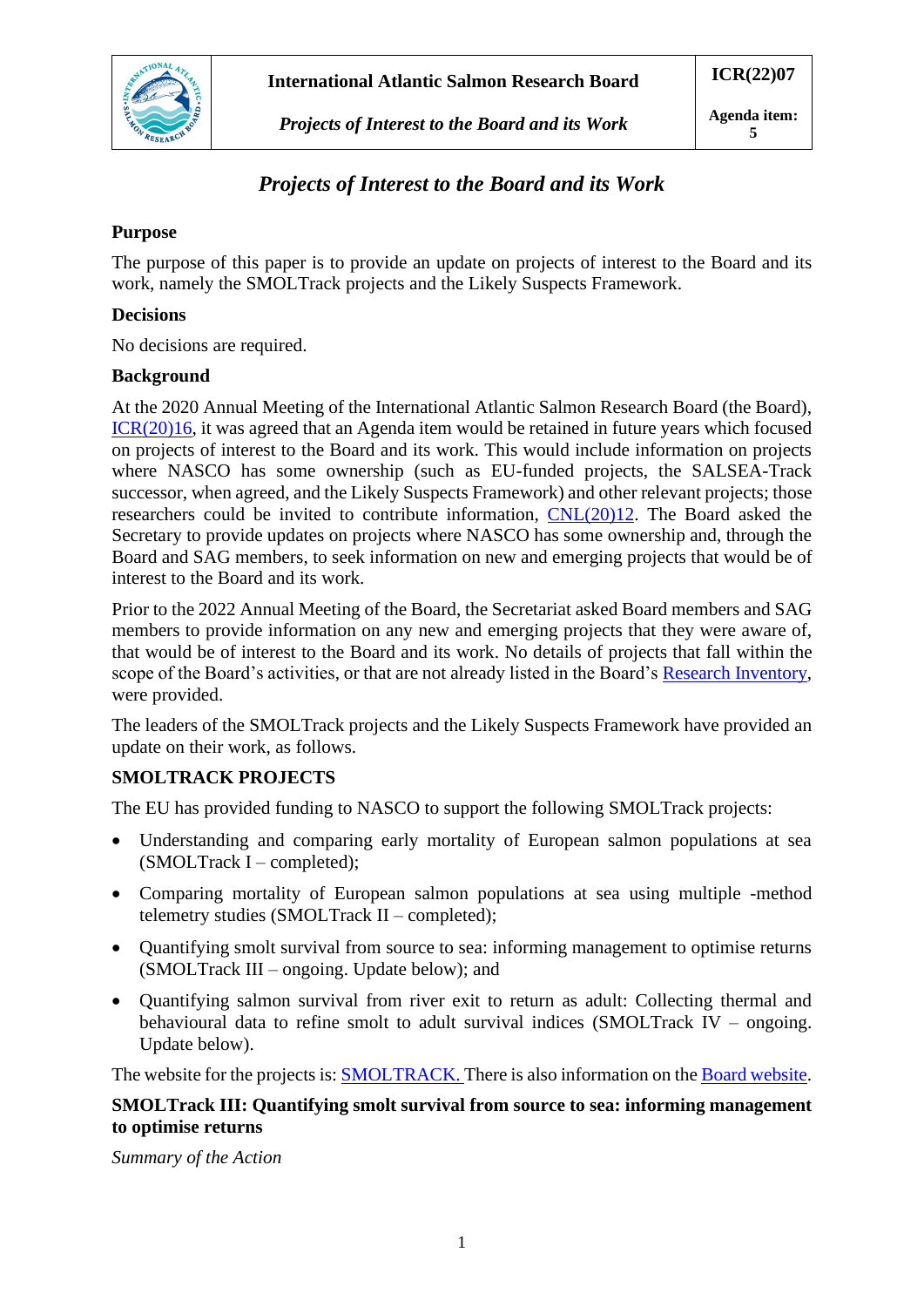Recent marine survival estimates are amongst the lowest recorded in decades and indicate that as little as 3% of wild smolts now survive to return as adults. In recent decades, survival at sea has generally been accepted as the key determinant of river stock abundance. However, recent research conducted in Denmark, England, Ireland, Spain, Sweden and Northern Ireland through the EC-funded SMOLTrack and related initiatives have indicated that smolt mortalities during the early outward migratory phase from 'source to sea' may be much greater than previously assumed. In addition, various studies have demonstrated that a reduction in negative pressures (e.g. predation, aquaculture) on smolts in this zone of influence can ultimately boost associated adult returns. Therefore, it has become apparent that significant knowledge gaps remain to comprehensively understand, quantify and partition the principal cumulative factors responsible for Atlantic salmon smolt survival during this critical life stage.

Successful outward migration is likely influenced by a variety of factors such as smolt size condition and physiological status, habitat structure, predation pressure, sea lice-induced mortality from salmon aquaculture (if present) and the effects of regional and local climatic conditions including flow and temperature regimes. The proposed project aims to identify and evaluate the relative contribution of several of the principal factors responsible for early smolt and post-smolt mortality in order to better inform the development of fisheries management strategies that may optimise natural smolt production and consequently enhance the probability of wild adult returns. The project will evaluate potential pressures on migrating smolts identified from several previous SMOLTrack work packages, including predator bottlenecks and thermal stressors. As migration survival is best assessed via telemetric studies, an additional central focus of this project is to validate the effect of tagging on fish behaviour in order to better ensure the accuracy of such assessments. In the freshwater, transitional and coastal zones, fisheries managers have much greater scope to implement successful measures to reduce pressures on out-migrating salmon compared to the vast oceanic environment, where the stock protection measures are principally limited to regulating commercial fisheries.

To address these issues, the following work packages (WP) comprise the project:

- WP1 Eval-smolt
- WP2 Thermo-smolt
- WP3 Hand-smolt

The following EU jurisdictions participate in the project: Denmark; Finland (new partner); England; Ireland; Northern Ireland; Portugal (new partner); Spain and Sweden.

The leader of the SMOLTrack Project, Professor Kim Aarestrup, DTU Aqua, provided the following update in April 2022.

#### *Progress on SMOLTrack III*

Most of the planned smolt tagging was carried out in 2021, despite the continuing Covid-19 problems.

#### *Work Package 1: Eval-smolt*

Description: wild smolt to adult survival will be assessed using two tagged groups (treatment and control). Both groups will be intercepted in freshwater and tagged with transmitters and Passive Integrated Transponder (PIT) tags during their outward migration. The control group will be released in freshwater at the tagging site. The treatment group will be transported downstream and released to avoid existing identified smolt-loss bottlenecks. Survival will be measured during migration via the transmitters and in adult returns to trap (via PIT tags).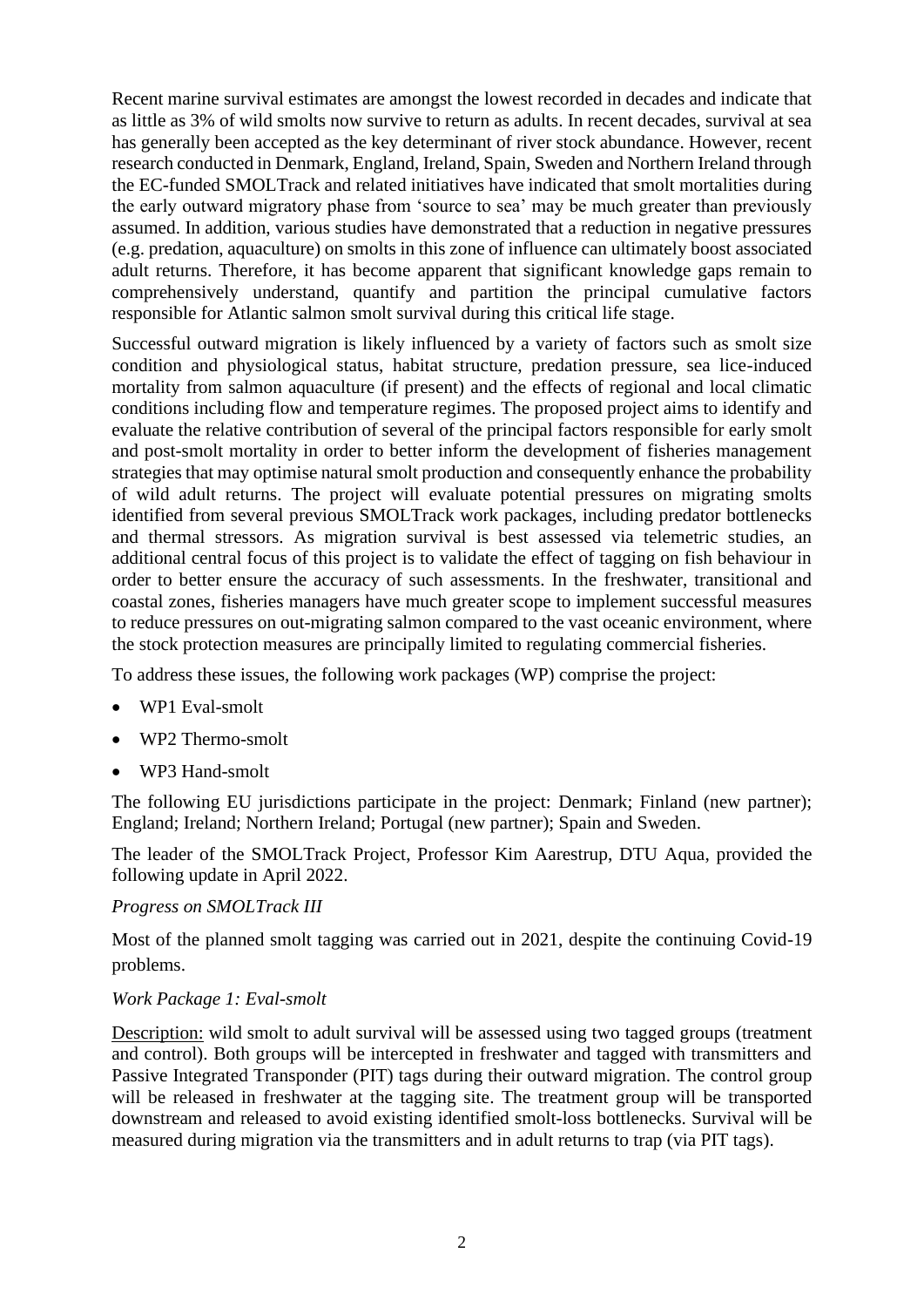In each project site, smolt survival with and without smolt bottlenecks will be established, testing the potential effect of the bottlenecks and lead to a predictive model showing the potential benefit of management actions towards removing or limiting bottleneck effects.

Update: studies were continued on the Eriff, Bush and Lima in 2021, after most were postponed due to Covid-19 in 2020. On the Eriff and Bush, the aim is to look at moving fish past the identified bottlenecks. On the Eriff, there was low survival in both groups. Potentially, the low survival is due to an unusual year and the study will be continued in 2022, with an increased focus on other potential causes of smolt loss especially in relation to capture, handling and tagging-related stress in combination with the presence of predators. On the Bush, tagged smolts released downstream of the bottleneck survived significantly better. This study will also be repeated in 2022. We anticipate the results from the two rivers will be ready for publication after another year of data and will fit very well into the project of our newly recruited PhD student. A camera study was performed in the Bush in spring 2021 (postponed from 2020).

#### *Work Package 2: Thermo-smolt*

Description: this WP aims to build upon the extensive latitudinal distribution of the partners to monitor the relationship between smolt run and related temperatures in the river and receiving sea waters. Associated temperature and hydraulic data will be collected and compiled from stations throughout the project study areas. These data will be matched to the smolt run in the selected rivers to understand if there is geographic variability in conditions which salmon smolts encounter. For each catchment in WP1 and WP2 the main natural and anthropogenic pressures will be identified so that the effects of streamflow and temperature can be isolated.

In addition, an applied study is planned to monitor the behaviour of a group of hatchery-reared smolts held at an elevated temperature  $(+5^{\circ}C)$  for a month immediately prior to their migration into coastal waters and compare to that of an untreated group. Age and growth of smolts in all systems will be determined from scale samples.

Both studies will inform of potential thermal stress and the adaptability of the species at this vulnerable life stage under various temperature / climate scenarios.

Update: the run timing and temperature data collection continues among partners. In the Lima, smolt trapping was performed in 2021 to evaluate the timing of smolt migration and collect biometric data from migrating smolts via trapping. As the southernmost river basin in Europe with known salmon reproduction, the Lima may provide useful information on timing of smolt migration at this extreme location that can be compared across a latitudinal gradient of variation. Unfortunately, 2021 was a very bad smolt migration year in Portugal and only three salmon smolt were caught. The study will continue in 2022, but trapping will be moved to a tributary of the River Minho.

#### *Work Package 3: Hand-smolt*

Description: fish telemetry studies are based on the assumption that a tagged fish's behaviour is representative of untagged conspecifics. In the context of SMOLTrack and any similar study this assumption implies that the risk of predation for tagged fish is equal to that of the control. This WP will undertake a strategically important research study aimed at testing this assumption in the field. Published and unpublished evidence is available showing that the influence of tagging on predation risk is minimal, but a detailed study is required for the specific situation with migrating smolts to validate results for management and to address potential peer-review concerns (all countries) and advice for future study setup. We will compare the survival between groups of smolts, tagged with different methods, and evaluate their performance against control groups.

The research in the three WPs will apply various methods on wild salmon smolts to broaden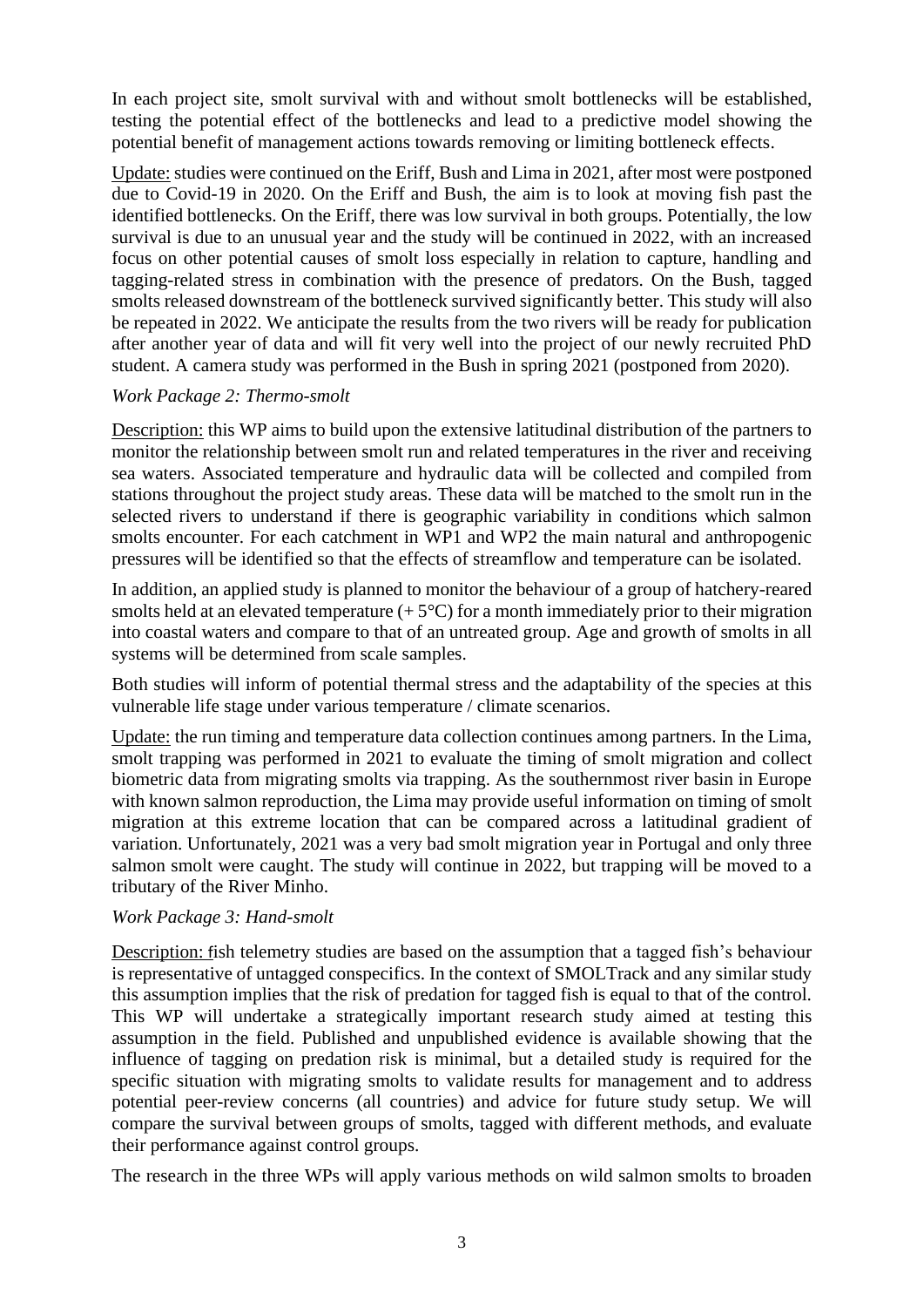the understanding of indirect and direct causes for mortality in the transition from freshwater to the marine environment over the entire geographic distribution of salmon in NE Europe. In WP1, smolts will be caught, tagged with PIT, radio- or acoustic tags in rivers from Spain to Finland, and their fate after release determined.

The results from WP1 combined with downstream trap catch data will be used in WP2 to infer the temperature and flow conditions experienced by the various populations in order to understand and predict optimal thermal conditions for salmon smolt migration. The results will be matched to data from WP3 to understand potential uncertainties that may be associated with smolt predation studies which are based on results from tagged fish.

The new project will take advantage of, and expand, an existing platform within the SMOLTrack partnership of EU-wide salmonid telemetry knowledge. This, together with availability of existing partner datasets, extensive experience of migratory fish project delivery and the advantages arising from bulk purchasers of tagging technology, will ultimately facilitate the sharing of international best practices to EU members.

Update: DTU carried out a pilot study in 2020 comparing the survival between a group of smolts electro fished and tagged before the migration period with that of a similar group tagged in a trap. The study will continue in 2022 along with a similar study in the Ballycastle River in Northern Ireland.



*Results from the first Hand-smolt study in Omme / Skjernå 2020. The two groups of tagged smolt showed similar survival from Skjern Å to outside Ringkøbing Fjord.* 

### *SMOLTrack III Outputs*

Results are still being collected and processed. The results from the Danish kelt study are almost ready for submission. The overall smolt survival paper was submitted and is now in review.

### **SMOLTrack IV: Quantifying salmon survival from river exit to return as adult: Collecting thermal and behavioural data to refine smolt to adult survival indices**

### *Summary of the action*

Recent marine survival estimates are amongst the lowest recorded in decades and indicate that as little as 3% of wild smolts now survive to return as adults. In recent decades, survival at sea has generally been accepted as the key determinant of river stock abundance. However, recent research conducted in Denmark, England, Ireland, Spain, Sweden and Northern Ireland through the EC-funded SMOLTrack and related initiatives, have indicated that smolt mortality during the early outward migratory phase from 'source to sea' is greater than previously assumed. In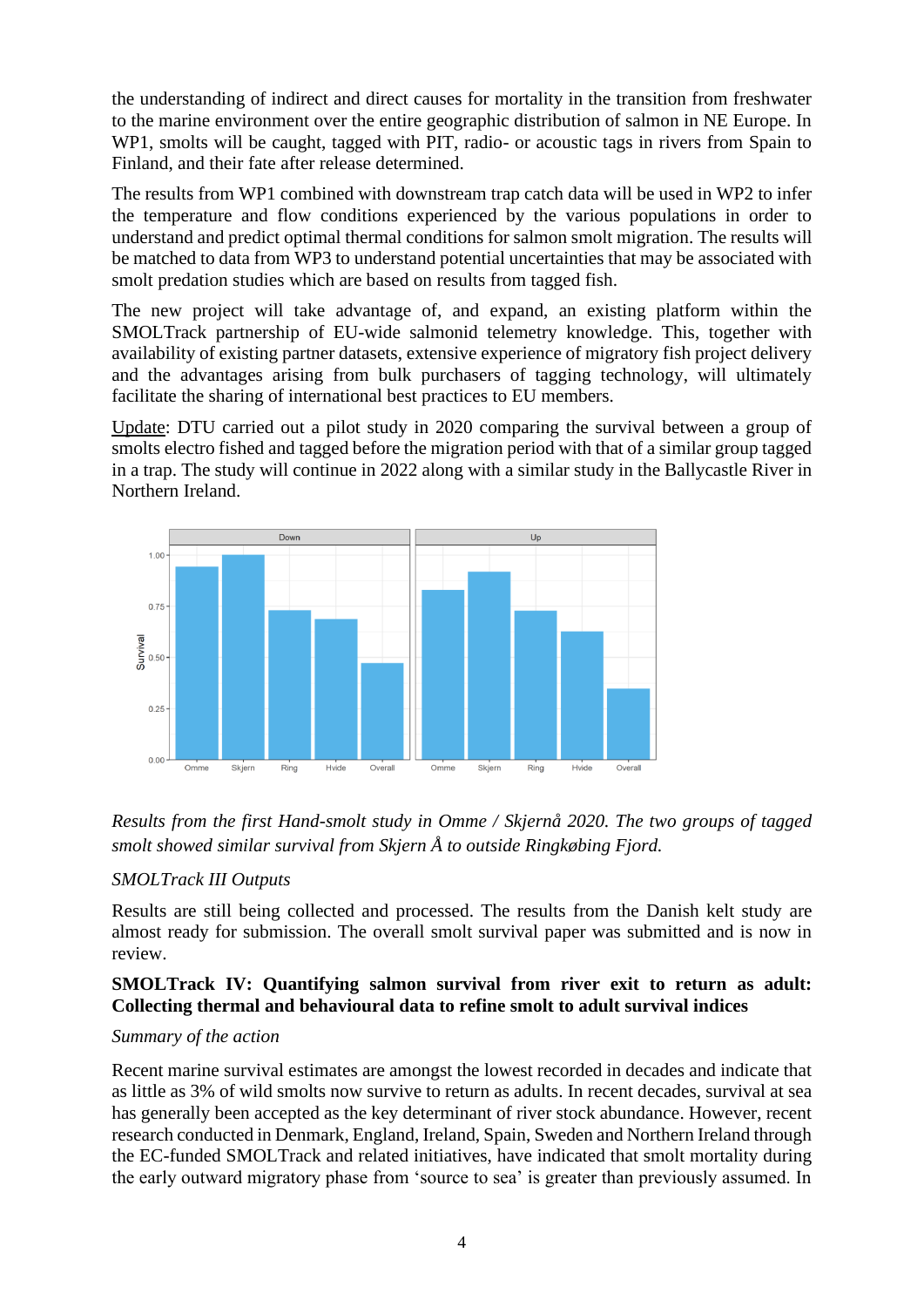addition, various studies have demonstrated that a reduction in negative pressures (e.g. predation, aquaculture) on smolts in this zone of influence can ultimately boost associated number of adult returns. Therefore, it has become apparent that significant knowledge gaps remain to comprehensively understand, quantify and partition the principal cumulative factors responsible for Atlantic salmon smolt survival during this critical life stage. However, there is obviously a large mortality in the oceanic phase of Atlantic salmon. The studies into causes and consequences have primarily been done by modelling because detailed information about salmon behaviour and migration routes in the Ocean is scarce. Classic expeditions by ship are prohibitively expensive and furthermore restricted both in time and space and are also to some extent catch-per-unit effort limited. Telemetry has proven to be the only viable method to get detailed knowledge of this behaviour. In recent years a few studies using satellite tags have been published, giving information on salmon migration at sea. Unfortunately, the current PSAT tags are too large to deploy on smaller fish (i.e. smolts), hence the preferred animals to tag are large kelts and the PSATs are typically limited to a 12-month deployment. Hence, there is still a lack of behavioural data, especially for the smaller life stages, and there is a limitation in data describing the return migration from the feeding grounds in the Northern Atlantic.

Acquiring detailed information from salmon behaviour at sea is a challenge and will require a multifaceted approach. The proposed project aims to investigate the post-smolt behaviour during migration from coastal areas to the feeding grounds in the north Atlantic. Additionally, the project aims to identify and evaluate the potential for 'fit for purpose tagging' (FFPT) in the North Atlantic, using insight gained from pilot studies undertaken in previous SMOLTrack projects. Identifying ways to obtain detailed knowledge on coastal and ocean behaviour and migration will be a pre-requisite for a greater understanding of the factors governing behaviour and ocean survival for Atlantic salmon and can feed directly into fisheries management strategies that may optimise and naturally enhance the probability of wild adult returns.

To address these issues, the following work packages (WP) will comprise the project:

- WP1 OceanTemp-smolt
- WP2 FFPT-adult

The following EU jurisdictions participate in the project: Denmark; Finland; Ireland; Portugal; Spain and Sweden.

The following areas outside the EU also participate in the project: England and Northern Ireland.

The leader of the SMOLTrack Project, Professor Kim Aarestrup, DTU Aqua, provided the following update in April 2022.

#### *Progress on SMOLTrack IV*

### *WP1: Temperature experience of post-smolt migrating towards and returning from their ocean feeding grounds.*

Description: this WP aims to record the range of temperatures that migrating salmon from smolt stage to adult river return experience over their full oceanic migration. It is recognised that marine temperatures are likely to influence survival and behaviours of smolts at sea. Yet data on the thermal environment experienced by migrants, initially in freshwater, and subsequently in transitional and marine waters are limited. Few data are available due to the small size of salmon smolt which cannot accommodate internal implantation of temperaturelogger tags which typically exceed the tag burden smolts can tolerate. Recent advances in logger technology have resulted in increased miniaturisation and this presents a unique opportunity for SMOLTrack IV to collect a key dataset (thermal data for migrating salmon smolt). The project proposes to tag outgoing smolts with miniature Data Storage Tags (DST)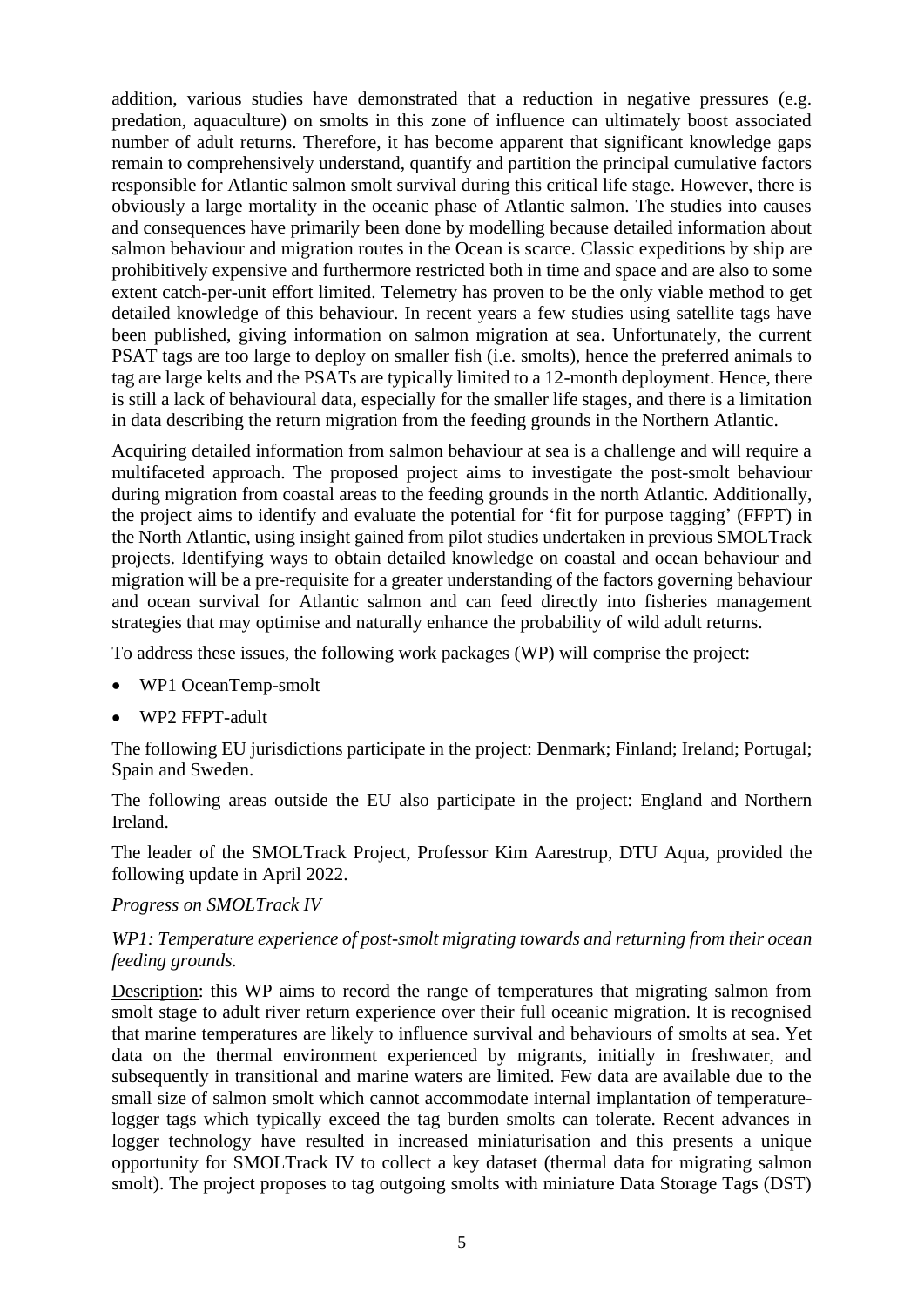at several river sites across the latitudinal extent of the partnership. This newly developed tag will be implanted in suitably sized smolts on several rivers with a view to capturing freshwater, transitional waters and marine temperature data. With a maximum battery life of 14 months, when logging at 10 min intervals, it is likely that a full return cycle, from smolt to returning adult grilse, will be captured. DST tags must be recovered in order to download the data. This means that this study can only be carried out in systems with a full trap or where removal of the tagged fish is assured. Smolts will also be implanted with a PIT tag to trigger a DST tagged fish recovery at the trap site. With maximum survival rates of circa 5% at least 100 smolts per system will have to be tagged in order to provide a reasonable chance of recovering data.

Recovery of returning adults also presents opportunities to undertake some detailed additional studies, albeit on a small scale, as returns are likely to be low. Nonetheless, various tissues can be recovered and this presents opportunities to understand / map and validate life history aspects. For example, scales will allow for analysis of growth rates versus temperature at different life stages. Refining of salmon scale interpretation by associating it with temperature data may provide scope for validation. Variations in otolith elemental composition are used to reconstruct fish movements. Elemental 'tags' (i.e. otolith stable isotope analysis) may offer scope to assign salmon to specific oceanic areas as defined by isotopic gradients (isoscapes). Combining temperature with otolith chemistry data may offer scope to identify putative feeding residency locations and potentially to suggest potential migration pathways. While it is outside the scope of the present project, the partners will sample the necessary tissues from returning fish enabling the analysis to be performed at a later stage.

Update: in both River Erriff and River Bush, 100 smolts were tagged with temperature Data Storage Tags and PIT tags. The first fish are expected to return in the summer of 2022 and both rivers have enabled increased trap surveillance to collect returning tagged salmon. The tagging continues in 2022. As soon as the first tags are recovered, the data sets will be analysed and by then we will know much more about what to expect from the combined results from both years of tagging. The full dataset will be available by 2024.

### *WP2. The movement and thermal pathways of adult immature salmon at the feeding grounds and when returning to their natal rivers*

Description: in this new SMOLTrack activity, we will go beyond smolts and try to gain information from larger, immature salmon caught at sea at the feeding areas. From earlier studies, we have some information about the migration of MSW / repeat spawners from the home river out to the feeding grounds. This was obtained by using Pop-up-satellite tags on salmon kelts from rivers across Europe. The method is limited in both time of deployment (max 12 months) and the necessary size of the fish (70+ cm). We need, however, data from smaller salmon moving from their natal river to the feeding areas and also from all salmon during their return journey. By intercepting foraging young salmon at sea and tagging these with electronic tags, it may be possible to gain useful insight into this stage of the salmon life cycle.

We wish to extend previous feasibility studies, testing the possibilities of catching salmon at sea, close to Greenland's East Coast and use these for studies of return migration. In the study, there are two stages; a) explore the possibilities of catching reasonable numbers of salmon in an unharmed condition in the Tassilaaq area of East Greenland and by genetic testing to establish the areas of origin of the salmon caught. b) tag salmon with either: 1. long life acoustic tags to record at sea / fjord / river hydrophones upon return; 2. to tag salmon with floating Archival tags (DST) to get information about migration behaviour and route on the return journey; or 3. to tag salmon with PSAT tags to get a clear image of their return migration path. Tagging will also be prioritised on salmon assigned to potential rivers / regions where the SMOLTrack partners are active, to optimise awareness.

Update: the previously postponed pilot study in eastern Greenland was undertaken in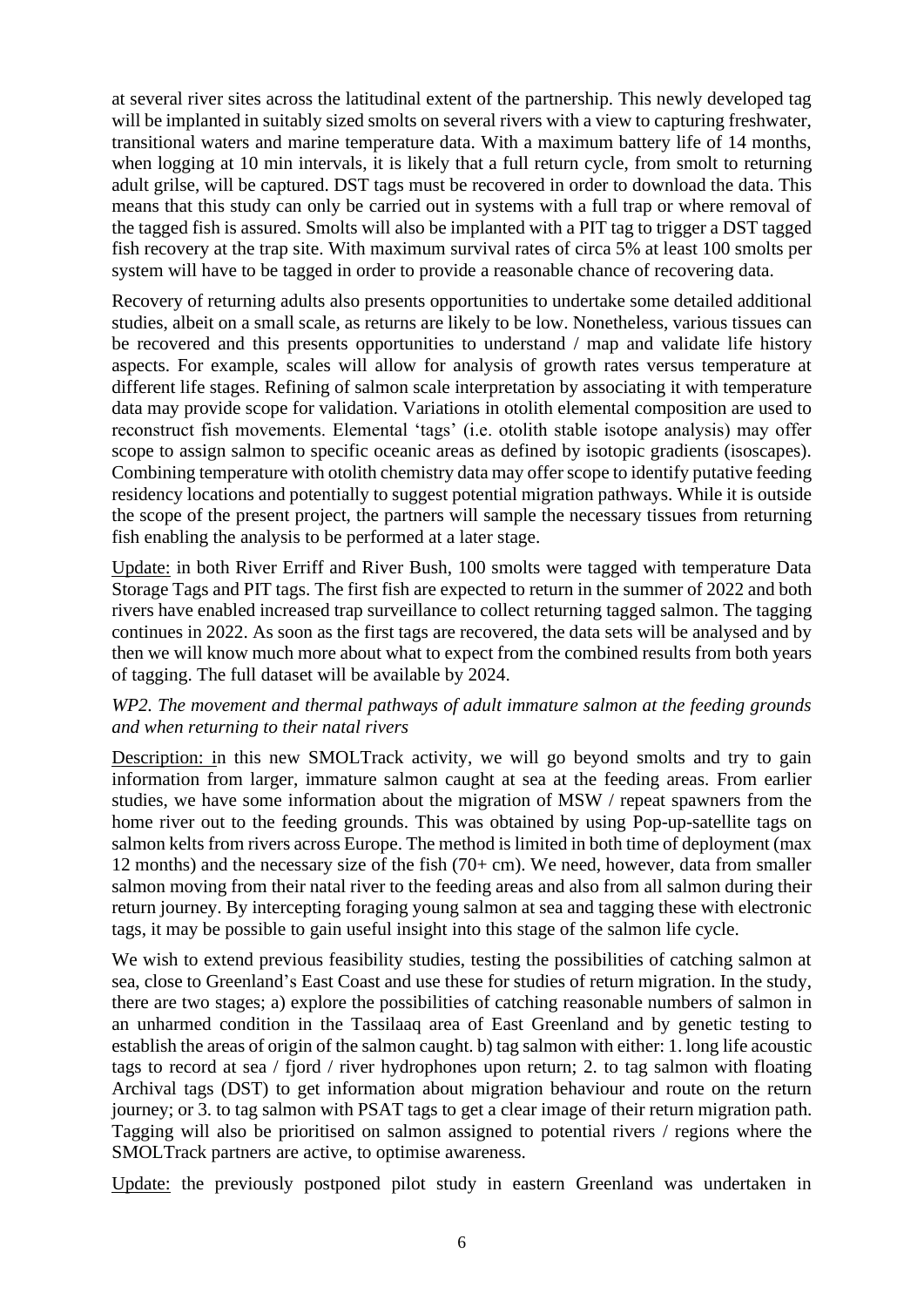September 2021. The project tested various possibilities of catching adult salmon in the area with the intention to gather information on their return migration. Use of long-lines was difficult and time consuming and failed to catch salmon. Setting of short gill-nets perpendicular from the coast consistently produced catches of salmon confirming high abundance of salmon in the area. Due to logistic reasons, trolling could only be tested during the last 3 days of the trip. After some adjusting of technique, two salmon were finally caught on lures with just a few hours of fishing. The fish were in great condition and were anaesthetized and tagged with floating DST-tags and released on site. In total, samples (tissue, stomach content and scales) from 40 salmon were collected. Salmon origin is currently being determined by genetic assignment. The results are promising for using this method to gain suitable salmon for tagging, similar to the tagging project in west Greenland.



*Picture: First salmon caught, tagged and released in Eastern Greenland by SM-IV project.*

## **LIKELY SUSPECTS FRAMEWORK PROGRAMME**

*The following information was provided by Colin Bull who is the Principal Investigator on the Likely Suspects Framework Programme*

### **Background**

At its 16<sup>th</sup> Annual Meeting (2017) the Board agreed to part-fund a workshop on the Likely Suspects Framework (LSF) concept, which had been developed by the Atlantic Salmon Trust (AST). The workshop, which further refined and developed the LSF concept, was held in Edinburgh in November 2017 and [the proceedings](https://atlanticsalmontrust.org/wp-content/uploads/2018/08/Blue-Journal-June-2018.pdf) were published in the AST Blue Book series.

In March 2018 Dr Walter Crozier attended a meeting of the ICES Working Group on North Atlantic Salmon and sought their support in principle for the LSF approach. Having received this support a full report on the project was provided to the Board at the 35th Annual Meeting of NASCO (2018). The meeting endorsed the LSF concept and agreed to request the Secretary to explore with ICES how best to integrate Atlantic salmon marine survival and population data with relevant ICES marine databases and to suggest that, as an initiative within the International Year of the Salmon, a number of joint workshops might be convened. This suggestion was subsequently agreed and the first of these workshops (WKSalmon) was held in June 2019 with the second scheduled for 2022.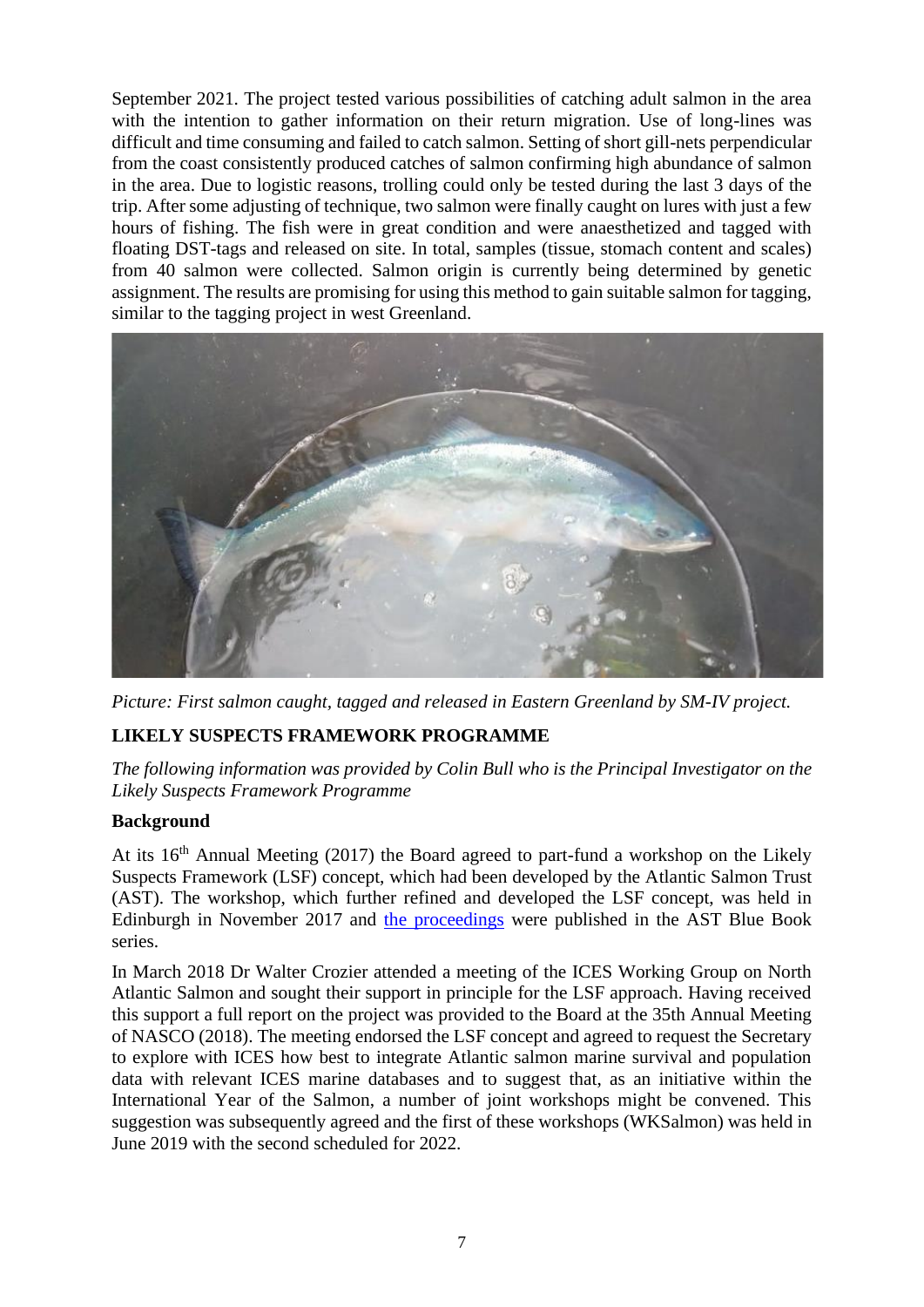[The Likely Suspects Framework](https://missingsalmonalliance.org/likely-suspects-framework) (LSF) is the flagship project of the [Missing Salmon Alliance](https://missingsalmonalliance.org/likely-suspects-framework)<sup>1</sup> (MSA). For salmon managers to adopt an adaptive management approach and to make evidence-based decisions, a detailed understanding is required of the mechanisms driving variation in salmon stock abundance. The LSF programme will assist by:

- providing vital new knowledge on the drivers of salmon mortality from across the lifecycle.
- generating new stock forecasting and scenario-testing capacities to support salmon managers' appraisal of options, and guide their activities

In 2020 and 2021 reports were delivered to the Board outlining project progress. The current report provides an update on project progress over the past 12 months.

### **Progress in 2021**

- **1. Developing the core team** remained a key focus of work in 2021. The core team of Principal Investigator (Colin Bull) and Database specialist (Graeme Diack) were joined in 2021 by a contract Ecological Modeller (Neil Banas), a post-doctoral researcher (Emma Tyldesley) and a PhD student (Aislinn Borland).
- **2. Supporting co-operative research and the ecosystems-based approach for Atlantic salmon**, the LSF team have focused efforts on developing a shared Database: the MSA's [Central Data Resource](https://shiny.missingsalmonalliance.org/central-data-resource/) became live online in July 2021. This online portal provides a unique platform for knowledge exchange and supporting co-operative research on Atlantic salmon. In conjunction with mobilising data resources, the team have carried out an initial expert assessment and [prioritisation of a sub-set of mortality hypotheses,](https://missingsalmonalliance.org/key-mortality-questions-hypotheses) and an [assessment](https://shiny.missingsalmonalliance.org/documents/Tyldesley_2021_Assessment_of_Regional_Ocean_model_hindcasts.pdf)  [of regional ocean model hindcasts](https://shiny.missingsalmonalliance.org/documents/Tyldesley_2021_Assessment_of_Regional_Ocean_model_hindcasts.pdf) in support of the NASCO-ICES WKSalmon workshop series.
- **3. Development of an underlying mortality framework** as a stage-state model began in 2021, and is at an advanced stage. This will represent the generalised relationship between environmental and biological controls over individual salmon growth and survival in each of the main life stages. It will underpin the ongoing work on developing management decision support tools.
- **4. Building decision support tools for salmon managers** was advanced in 2021 by 1. Convening a [one day workshop](https://static1.squarespace.com/static/5e9554e093a1fa634582bfa3/t/61af49eb91b33b69854de366/1638877679172/final_workshop_report.pdf) with salmon managers from the UK to discuss knowledge gaps, provision of data and gather their input regarding a suitable pathway for development of a decision support tools to assist their work. 2. Beginning work on the underlying morality framework (above) and 3. Beginning technical options appraisal of a prototype decision support tool to guide development of tools that enable scenario-testing of stagespecific and cumulative effects on survival resulting from particular interventions.
- **5. Researching the drivers of salmon mortality at sea** was advanced in 2021 by the commencement of new co-operative research project that examines the drivers of salmon

<sup>&</sup>lt;sup>1</sup> The Missing Salmon Alliance (MSA) brings together leading salmon conservation organisations across the UK -the Atlantic Salmon Trust, Game & Wildlife Conservation Trust, Fisheries Management Scotland, The Rivers Trust and the Angling Trust. It aims to reverse the devastating collapse in wild salmon populations around the UK. By combining expertise, coordinating activities and advocating effective management solutions MSA is focused on ensuring that wild Atlantic salmon populations survive and thrive in rivers, lochs and seas for the next generation.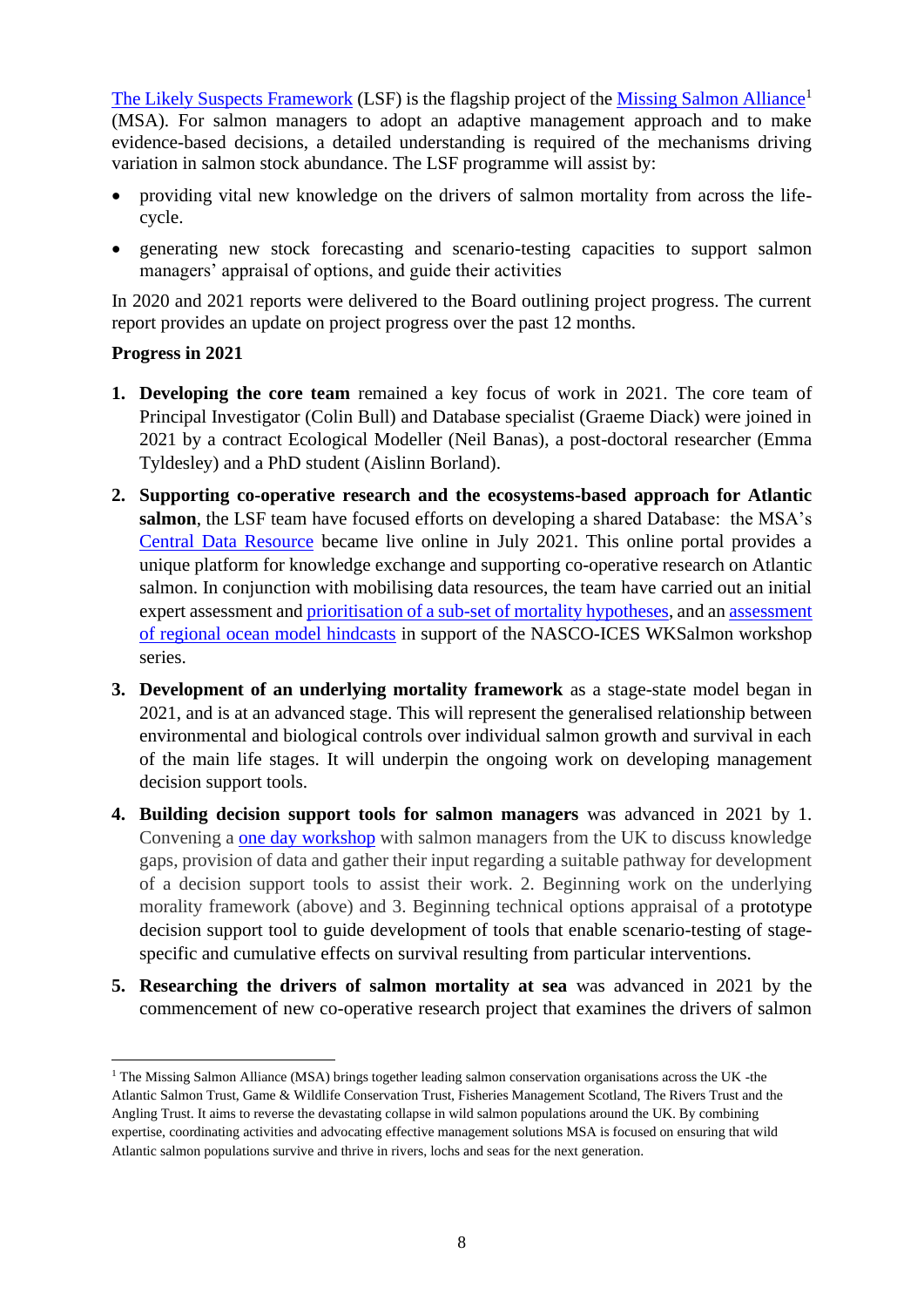mortality during the first few months at sea, with a focus on marine prey fields and on building a suite of ecosystem indicators.

**6. Developing science outputs that contribute to the evidence base** and build external collaboration opportunities remain a high priority to assist with the future delivery of this ambitious programme. To this end, significant progress has been made with a number of primary science papers:

*In press:* The Likely Suspects Framework: the need for a life cycle approach for managing Atlantic salmon (*Salmo salar*) stocks across multiple scales. C.D. Bull, S.D. Gregory, E. Rivot, T.F. Sheehan, D. Ensing, G. Woodward & W. Crozier*. ICES Journal of Marne Science.*

*Submitted***:** Enhancing data mobilisation through a centralised data repository for Atlantic salmon (*Salmo salar* L.): providing the resources to promote an ecosystem-based management framework. G. Diack, G., C.D. Bull, S.A. Akenhead, T. van der Stap, B. Johnson, E. Rivot, R. Patin, P.Y.Hernvanne, A. Schubert, T. Bird, M. Saunders & W. Crozier.

*In preparation:* E. Tyldesley, N.Banas, C.D. Bull. Disentangling how the ecosystem signals across trophic levels and scales contribute to variation in the survival of Atlantic salmon from Southern European stocks

**7. Agreeing the way ahead for the LSF programme** was undertaken in 2021 as a [five year](https://shiny.missingsalmonalliance.org/documents/LSF_Five_Year_Strategy_2021.pdf)  [strategy document](https://shiny.missingsalmonalliance.org/documents/LSF_Five_Year_Strategy_2021.pdf) that identified and described five priority work packages (Table 1) matched to available resources to progress four key areas: the provision of resources for research (WP1) , developing new management support tools (WP2,WP3) and catalysing new research into conditions that lead to salmon mortality (WP4, WP5). Figure 1 provides an overview of how these work packages feed into the delivery of the LSF programme aims. Work on many of these work areas is already underway, and formalising the timing and extent of a delivery plan will assist with future resource allocation.

| Work package                                                                               | <b>Brief description</b>                                                                                                                                                                                                                                                                                                 |
|--------------------------------------------------------------------------------------------|--------------------------------------------------------------------------------------------------------------------------------------------------------------------------------------------------------------------------------------------------------------------------------------------------------------------------|
| WP1: Continued<br>development of the<br>salmon data library to<br>underpin the LSF process | This will build and develop a fully accessible Atlantic salmon<br>knowledge hub. This will hold the data resources needed for LSF<br>development and in time will support regional and catchment-<br>level salmon management.                                                                                            |
| WP2: Building the<br>suspects framework                                                    | This will use the knowledge from WP1 and other LSF work<br>packages to statistically describe our understanding of salmon<br>mortality processes across the salmon life-cycle. It will provide<br>support for future management activities, in the first instance<br>using available information from ICES Index rivers. |
| WP3: Building support<br>tools for salmon<br>managers                                      | A prototype decision support tool was developed in 2020 and<br>populated with indicative salmon survival rates. The prototype<br>will be further developed to deliver an online interface providing<br>new decision-support and guidance of relevance at the regional<br>and river-specific scales.                      |

*Table 1. Work packages within the Missing Salmon Alliance Likely Suspects Framework five-year work programme*